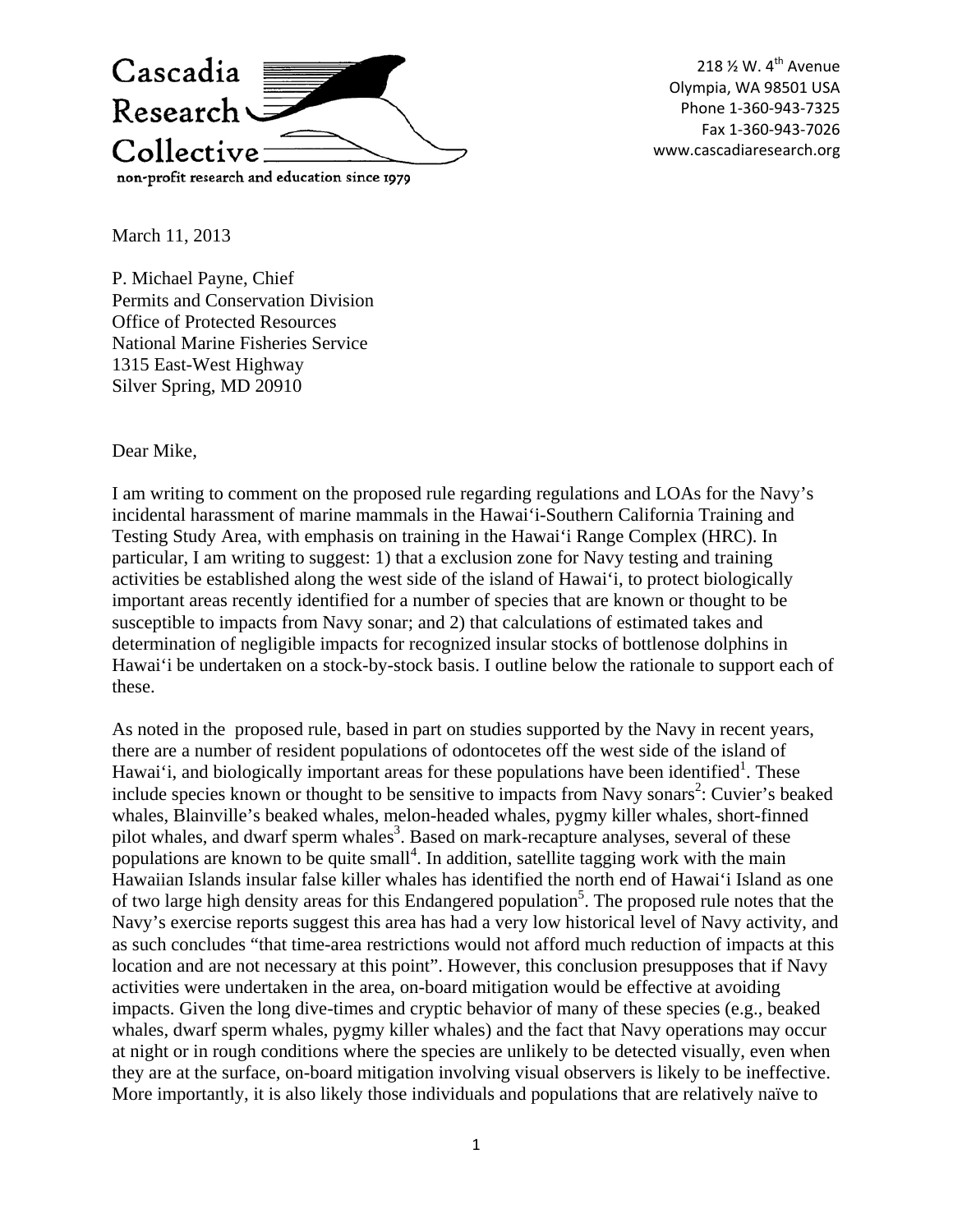exposure are the ones that are most at risk<sup>6</sup>. Given the identification of this biologically important area for a number of known or potentially sensitive species, and the fact that naïve populations may be more at risk than those regularly exposed to Navy sonar, an exclusion zone should be created along the west side of the island of Hawai'i for Navy sonar training and testing activities. Since this area is not normally used for Navy training activities, exclusion of it should not result in any impact on training realism or Navy readiness.

The proposed rule also ignores stock structure when estimating takes for some species in Hawaiian waters, and thus precludes comparison of estimated takes in relation to estimated population sizes and determination of whether estimated takes have a negligible impact on populations. In Table 18 of the proposed rule species-specific takes are noted for the Hawai'i stock complex of bottlenose dolphins and the Hawai'i stock complex of spinner dolphins. These "stock complexes" reflect five different stocks of bottlenose dolphins and six different stocks of spinner dolphins in Hawaiian waters<sup>7</sup>. While no abundance estimates for the different spinner dolphin stocks are reported in the most recent stock assessment reports, estimates of the abundance of distinctive individuals in the four insular stocks of bottlenose dolphins, and an estimate of the total abundance for the Hawai'i Pelagic stock, are given in the most recent stock assessment report<sup>7</sup>. The proportion of distinctive individuals in the insular populations has been reported $8$  and thus estimates of abundance for each of the insular stocks could be easily calculated. Estimates of takes should be calculated and reported on a stock-specific basis in this case, to allow for an assessment of whether takes may have more than a negligible impact on any of the stocks.

Thank you for the opportunity to comment on this proposed rule.

Best regards,

Robin W. Baird, Ph.D. Research Biologist rwbaird@cascadiaresearch.org

<sup>1</sup>http://cetsound.noaa.gov/pdf/ImportantAreasNarrativeHI.pdf<br><sup>2</sup>Provincil et al. 2000. Worldwide review of rygmy killer who

Brownell et al. 2009. Worldwide review of pygmy killer whales, *Feresa attenuata*, mass strandings reveals Taiwan hot spot. IWC Document SC/61/SM1; Cox et al. 2006. Understanding the impacts of anthropogenic sound on beaked whales. J. Cet. Res. Manage. 7:177-187; Hohn et al. 2006. Multispecies mass stranding of pilot whales (*Globicephala macrorhynchus*), minke whale (*Balaenoptera acutorostrata*), and dwarf sperm whales (*Kogia sima*) in North Carolina on 15‐16 January 2005. NOAA Tech. Memo. NMFS‐SEFSC‐537; Southall et al. 2006. Hawaiian melon-headed whale (*Peponocephala electra*) mass stranding event of July 3-4, 2004. NOAA Tech. Memo. NMFS-OPR-31.

3 Aschettino et al. 2011. Population structure of melon-headed whales (*Peponocephala electra*) in the Hawaiian Archipelago: evidence of multiple populations based on photo-identification. Mar.